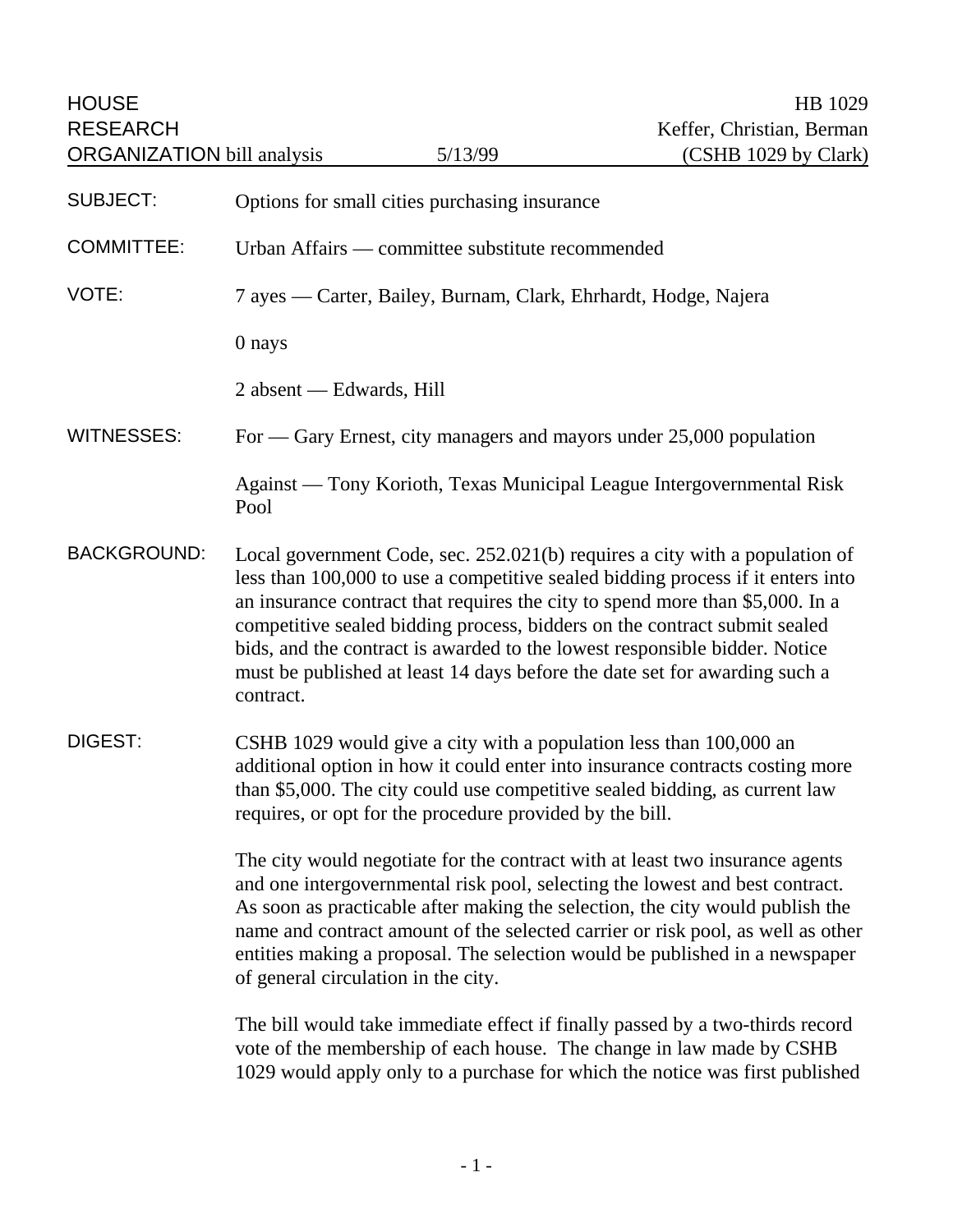## HB 1029 House Research Organization page 2

on or after the effective date of the bill.

SUPPORTERS SAY: CSHB 1029 would give smaller cities more options and flexibility in the purchase of certain insurance contracts. Under current law, Texas cities with populations below 100,000 must solicit sealed bids to buy worker's compensation, health, general liability, motor vehicle fleet, or other kinds of insurance if those services are valued at more than \$5,000. CSHB 1029 would allow these cities to continue to use competitive sealed bidding, but it would give them another option, allowing them to negotiate for a contract with several insurance agents and a representative of an intergovernmental risk pool.

> Insurance plans, especially for health insurance, have become very complex. Mid-size cities have been stymied in their ability to choose the best plans for employees because the law requires these cities to use competitive sealed bidding.

> Because insurance plans vary so widely in the extent of services they offer, it has become important for cities to negotiate the best insurance coverage taking into consideration factors other than the lowest cost. CSHB 1029 would allow a city to do just this by requiring it to select the contract that not only is lowest, but also is most appropriate and best suited to local needs.

The bill would help some smaller cities that do not have the staff or legal counsel available to review the submitted proposals and make sure the elaborate competitive bidding process is carried out fairly. Many small cities would like to give their insurance business to local companies, but it can be hard to find local firms willing to submit to the complicated competitive bidding procedure.

**OPPONENTS** SAY: The Legislature should be expanding rather than contracting competitive bidding requirements for city insurance contracts. The smaller a city, the more likely it is that it will be flummoxed by the complexities of health insurance proposals. Requiring the city to outline clearly the services it needs and to put out a proposal for competitive sealed bidding is the safest and fairest way to ensure that taxpayers will pay the lowest possible cost for a plan tailored to the city's needs.